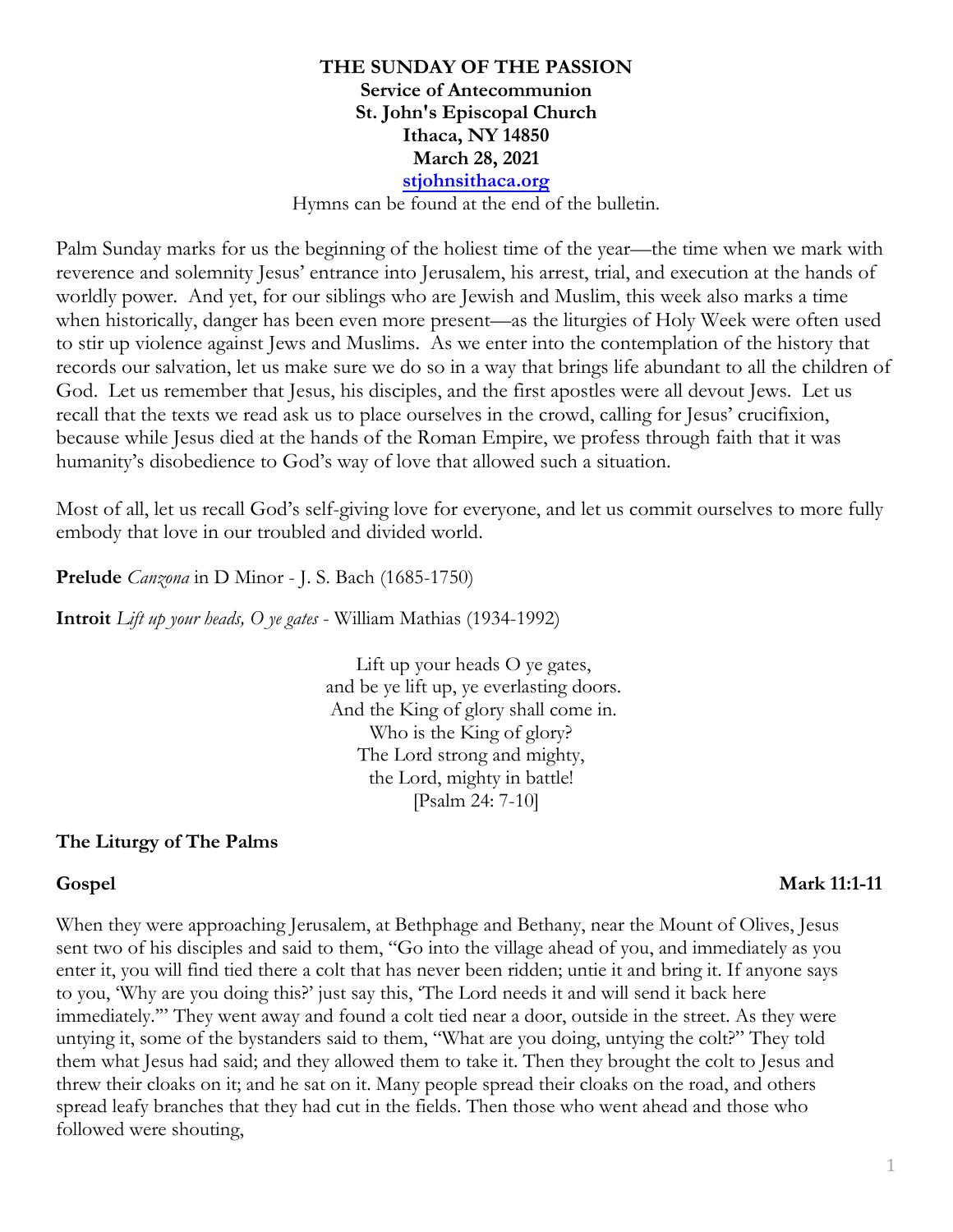"Hosanna! Blessed is the one who comes in the name of the Lord! Blessed is the coming kingdom of our ancestor David! Hosanna in the highest heaven!"

Then he entered Jerusalem and went into the temple; and when he had looked around at everything, as it was already late, he went out to Bethany with the twelve.

### **The Blessing of the Palms**

Blessed is he who comes in the name of the Lord. *Hosanna in the highest.*

### **Hymn All glory, laud, and honor (**Valet will ich dir geben**) Hymnal # 154**

#### **Collect of the Day**

The Lord be with you.

*And also with you.*

Let us pray.

Almighty and everliving God, in your tender love for the human race you sent your Son our Savior Jesus Christ to take upon him our nature, and to suffer death upon the cross, giving us the example of his great humility: Mercifully grant that we may walk in the way of his suffering, and also share in his resurrection; through Jesus Christ our Lord, who lives and reigns with you and the Holy Spirit, one God, for ever and ever. *Amen.*

The Lord God has given me the tongue of a teacher, that I may know how to sustain the weary with a word. Morning by morning he wakens- wakens my ear to listen as those who are taught. The Lord God has opened my ear, and I was not rebellious, I did not turn backward. I gave my back to those who struck me, and my cheeks to those who pulled out the beard; I did not hide my face from insult and spitting. The Lord God helps me; therefore I have not been disgraced; therefore I have set my face like flint, and I know that I shall not be put to shame; he who vindicates me is near.

**First Lesson Isaiah 50:4-9a**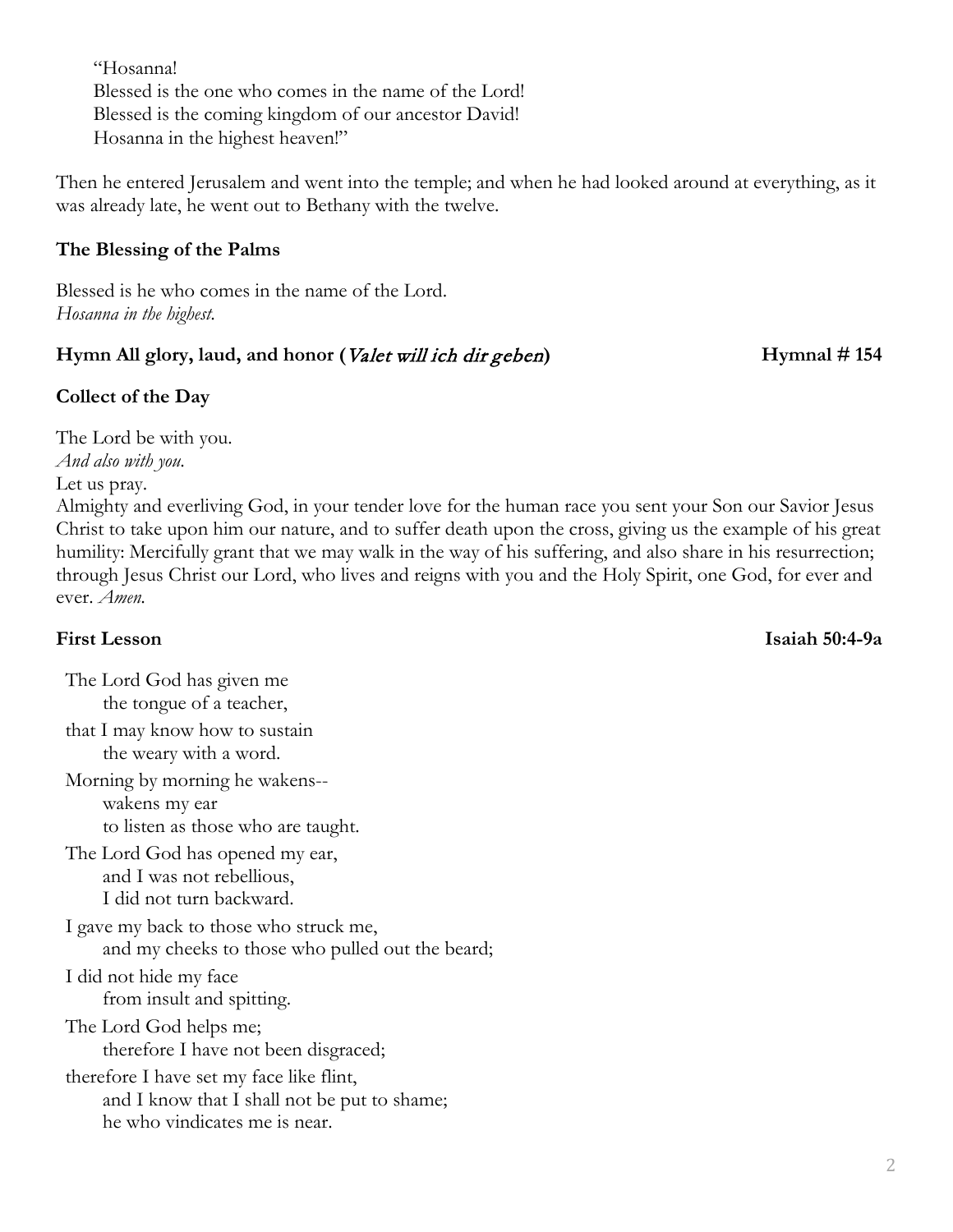Who will contend with me?

Let us stand up together.

Who are my adversaries?

Let them confront me.

It is the Lord God who helps me; who will declare me guilty?

#### The Word of the Lord. *Thanks be to God.*

### **Psalm 31:9-16** In te, Domine, speravi

- 9 Have mercy on me, O Lord, for I am in trouble; \* my eye is consumed with sorrow, and also my throat and my belly.
- 10 For my life is wasted with grief, and my years with sighing; \* my strength fails me because of affliction, and my bones are consumed.
- 11 I have become a reproach to all my enemies and even to my neighbors, a dismay to those of my acquaintance; \* when they see me in the street they avoid me.
- 12 I am forgotten like a dead man, out of mind; \* I am as useless as a broken pot.
- 13 For I have heard the whispering of the crowd; fear is all around; \* they put their heads together against me; they plot to take my life.
- 14 But as for me, I have trusted in you, O Lord. \* I have said, "You are my God.
- 15 My times are in your hand; \* rescue me from the hand of my enemies, and from those who persecute me.
- 16 Make your face to shine upon your servant, \* and in your loving-kindness save me."

Let the same mind be in you that was in Christ Jesus,

who, though he was in the form of God, did not regard equality with God as something to be exploited,

but emptied himself, taking the form of a slave, being born in human likeness.

**Epistle Philippians 2:5-11**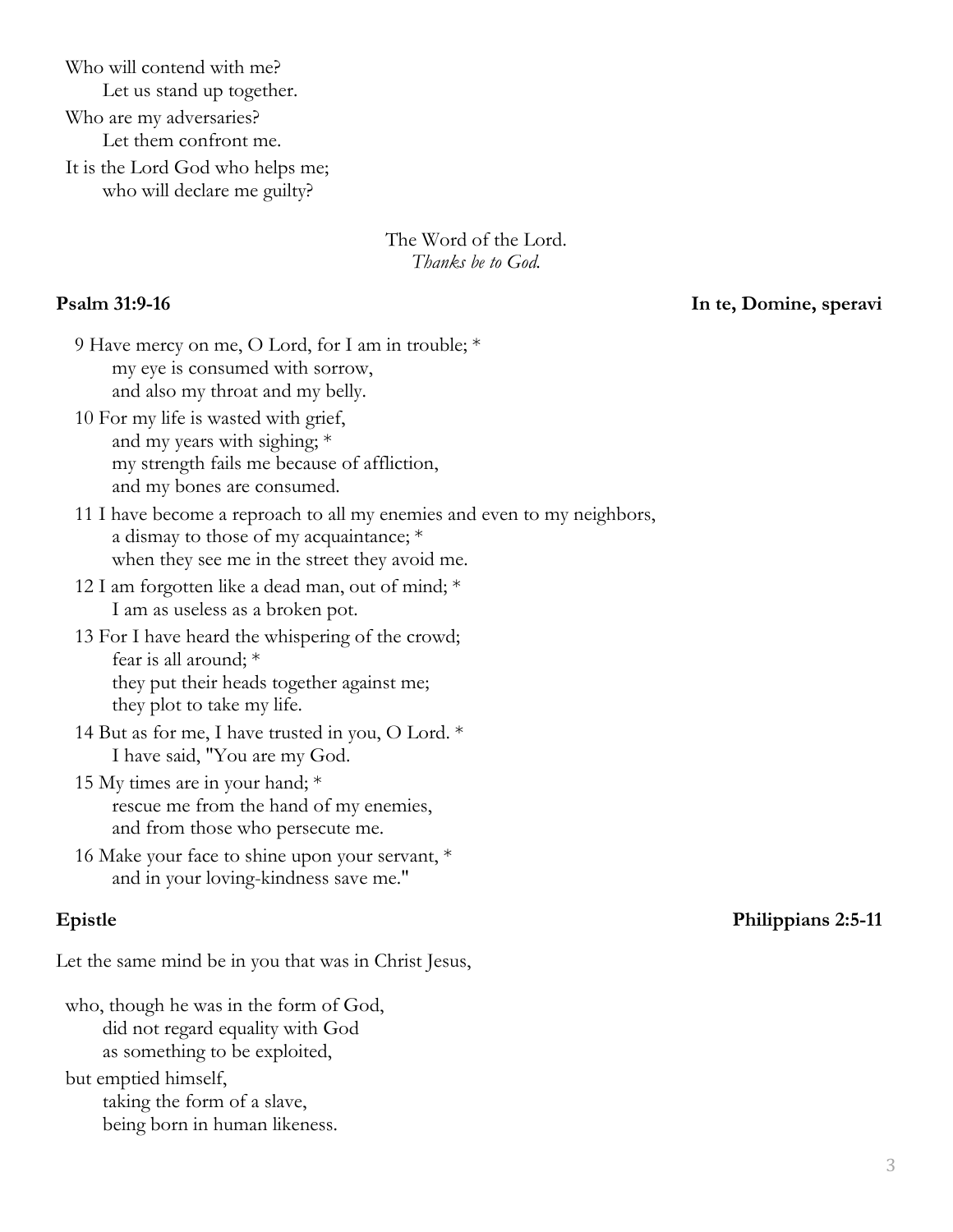| And being found in human form,              |
|---------------------------------------------|
| he humbled himself                          |
| and became obedient to the point of death-- |
| even death on a cross.                      |
| Therefore God also highly exalted him       |
| and gave him the name                       |
| that is above every name,                   |
| so that at the name of Jesus                |
| every knee should bend,                     |
| in heaven and on earth and under the earth, |
| and every tongue should confess             |
| that Jesus Christ is Lord,                  |
| to the glory of God the Father.             |

The Word of the Lord. *Thanks be to God.*

### **Hymn Go to dark Gethsemane (**Petra**) Hymnal # 171**

#### Gospel **The Passion According to Mark Mark** 15:1-39-47

#### *The Passion Gospel is read in parts, led by Mtr. Megan; the congregation joining as Assembly*

As soon as it was morning, the chief priests held a consultation with the elders and scribes and the whole council. They bound Jesus, led him away, and handed him over to Pilate. Pilate asked him, "Are you the King of the Jews?" He answered him, "You say so." Then the chief priests accused him of many things. Pilate asked him again, "Have you no answer? See how many charges they bring against you." But Jesus made no further reply, so that Pilate was amazed.

Now at the festival he used to release a prisoner for them, anyone for whom they asked. Now a man called Barabbas was in prison with the rebels who had committed murder during the insurrection. So the crowd came and began to ask Pilate to do for them according to his custom. Then he answered them, "Do you want me to release for you the King of the Jews?" For he realized that it was out of jealousy that the chief priests had handed him over. But the chief priests stirred up the crowd to have him release Barabbas for them instead. Pilate spoke to them again, "Then what do you wish me to do with the man you call the King of the Jews?" They shouted back, "Crucify him!" Pilate asked them, "Why, what evil has he done?" But they shouted all the more, "Crucify him!" So Pilate, wishing to satisfy the crowd, released Barabbas for them; and after flogging Jesus, he handed him over to be crucified.

Then the soldiers led him into the courtyard of the palace (that is, the governor's headquarters); and they called together the whole cohort. And they clothed him in a purple cloak; and after twisting some thorns into a crown, they put it on him. And they began saluting him, "Hail, King of the Jews!" They struck his head with a reed, spat upon him, and knelt down in homage to him. After mocking him, they stripped him of the purple cloak and put his own clothes on him. Then they led him out to crucify him.

They compelled a passer-by, who was coming in from the country, to carry his cross; it was Simon of Cyrene, the father of Alexander and Rufus. Then they brought Jesus to the place called Golgotha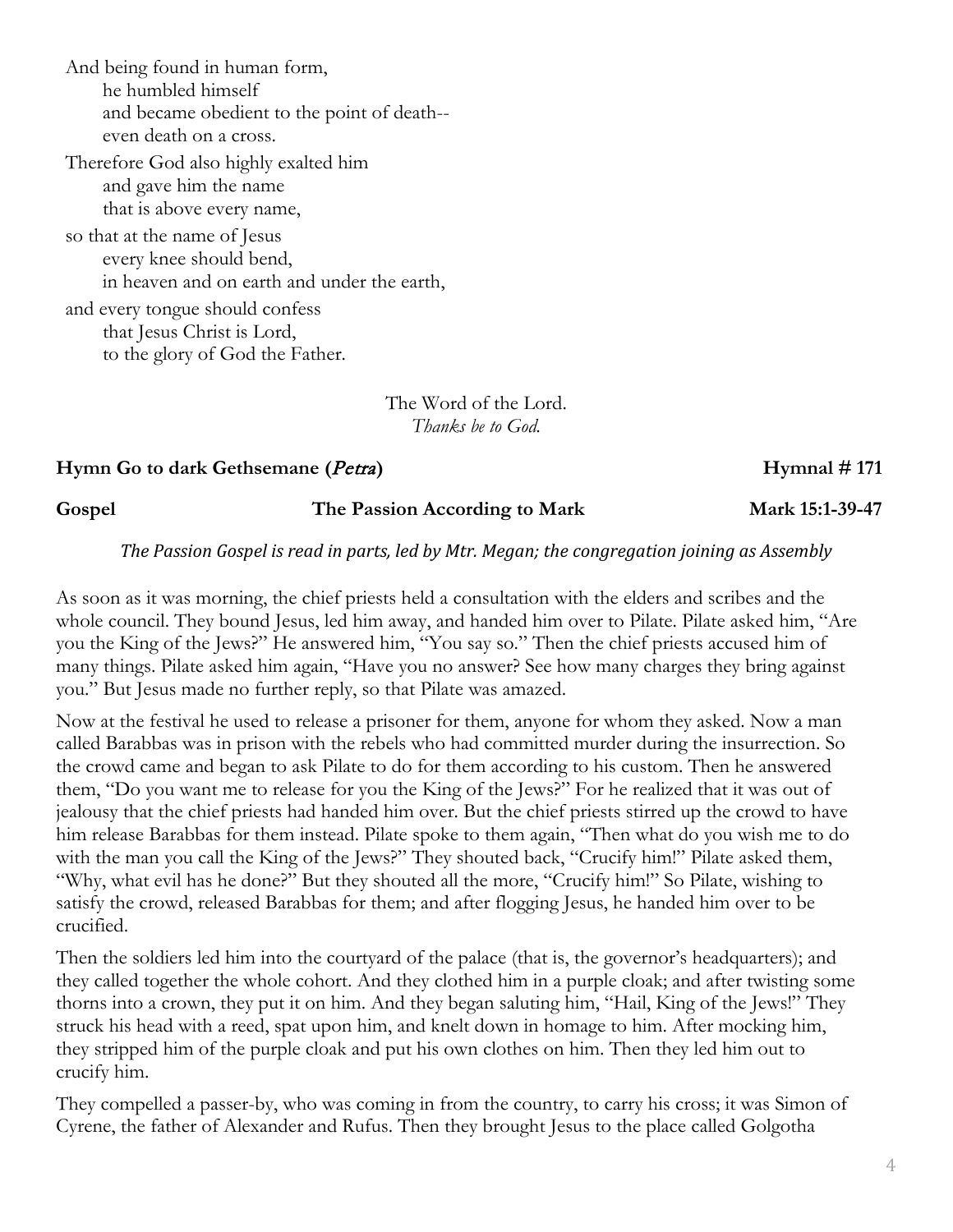(which means the place of a skull). And they offered him wine mixed with myrrh; but he did not take it. And they crucified him, and divided his clothes among them, casting lots to decide what each should take.

It was nine o'clock in the morning when they crucified him. The inscription of the charge against him read, "The King of the Jews." And with him they crucified two bandits, one on his right and one on his left. Those who passed by derided him, shaking their heads and saying, "Aha! You who would destroy the temple and build it in three days, save yourself, and come down from the cross!" In the same way the chief priests, along with the scribes, were also mocking him among themselves and saying, "He saved others; he cannot save himself. Let the Messiah, the King of Israel, come down from the cross now, so that we may see and believe." Those who were crucified with him also taunted him.

When it was noon, darkness came over the whole land until three in the afternoon. At three o'clock Jesus cried out with a loud voice, "Eloi, Eloi, lema sabachthani?" which means, "My God, my God, why have you forsaken me?" When some of the bystanders heard it, they said, "Listen, he is calling for Elijah." And someone ran, filled a sponge with sour wine, put it on a stick, and gave it to him to drink, saying, "Wait, let us see whether Elijah will come to take him down." Then Jesus gave a loud cry and breathed his last. And the curtain of the temple was torn in two, from top to bottom. Now when the centurion, who stood facing him, saw that in this way he breathed his last, he said, "Truly this man was God's Son!"

There were also women looking on from a distance; among them were Mary Magdalene, and Mary the mother of James the younger and of Joses, and Salome. These used to follow him and provided for him when he was in Galilee; and there were many other women who had come up with him to Jerusalem.

When evening had come, and since it was the day of Preparation, that is, the day before the sabbath, Joseph of Arimathea, a respected member of the council, who was also himself waiting expectantly for the kingdom of God, went boldly to Pilate and asked for the body of Jesus. Then Pilate wondered if he were already dead; and summoning the centurion, he asked him whether he had been dead for some time. When he learned from the centurion that he was dead, he granted the body to Joseph. Then Joseph bought a linen cloth, and taking down the body, wrapped it in the linen cloth, and laid it in a tomb that had been hewn out of the rock. He then rolled a stone against the door of the tomb. Mary Magdalene and Mary the mother of Joses saw where the body was laid.

**Sermon The Rev. Megan Castellan**

# **The Nicene Creed**

We believe in one God, the Father, the Almighty, maker of heaven and earth, of all that is, seen and unseen.

We believe in one Lord, Jesus Christ, the only Son of God, eternally begotten of the Father, God from God, Light from Light, true God from true God, begotten, not made,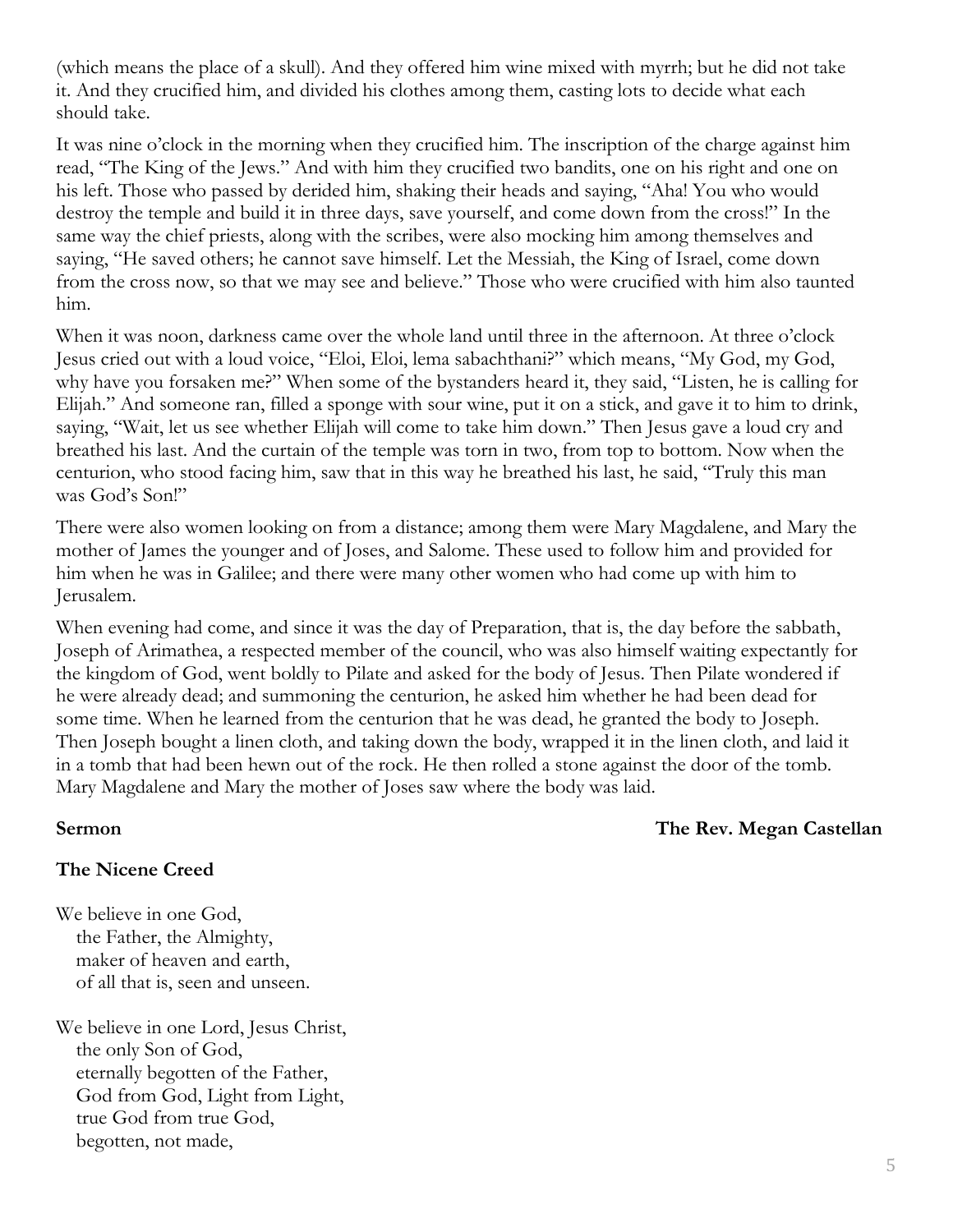of one Being with the Father. Through him all things were made. For us and for our salvation he came down from heaven: by the power of the Holy Spirit he became incarnate from the Virgin Mary, and was made man. For our sake he was crucified under Pontius Pilate; he suffered death and was buried. On the third day he rose again in accordance with the Scriptures; he ascended into heaven and is seated at the right hand of the Father. He will come again in glory to judge the living and the dead, and his kingdom will have no end. We believe in the Holy Spirit, the Lord, the giver of life, who proceeds from the Father and the Son. With the Father and the Son he is worshiped and glorified. He has spoken through the Prophets. We believe in one holy catholic and apostolic Church. We acknowledge one baptism for the forgiveness of sins. We look for the resurrection of the dead, and the life of the world to come. Amen.

#### **Prayers of the People: Form III BCP 387**

Father, we pray for your holy Catholic Church; *That we all may be one.*

Grant that every member of the Church may truly and humbly serve you; *That your Name may be glorified by all people.*

We pray for all bishops, priests, and deacons; *That they may be faithful ministers of your Word and Sacraments.*

We pray for all who govern and hold authority in the nations of the world; *That there may be justice and peace on the earth.*

Give us grace to do your will in all that we undertake; *That our works may find favor in your sight.*

Have compassion on those who suffer from any grief or trouble; *That they may be delivered from their distress.*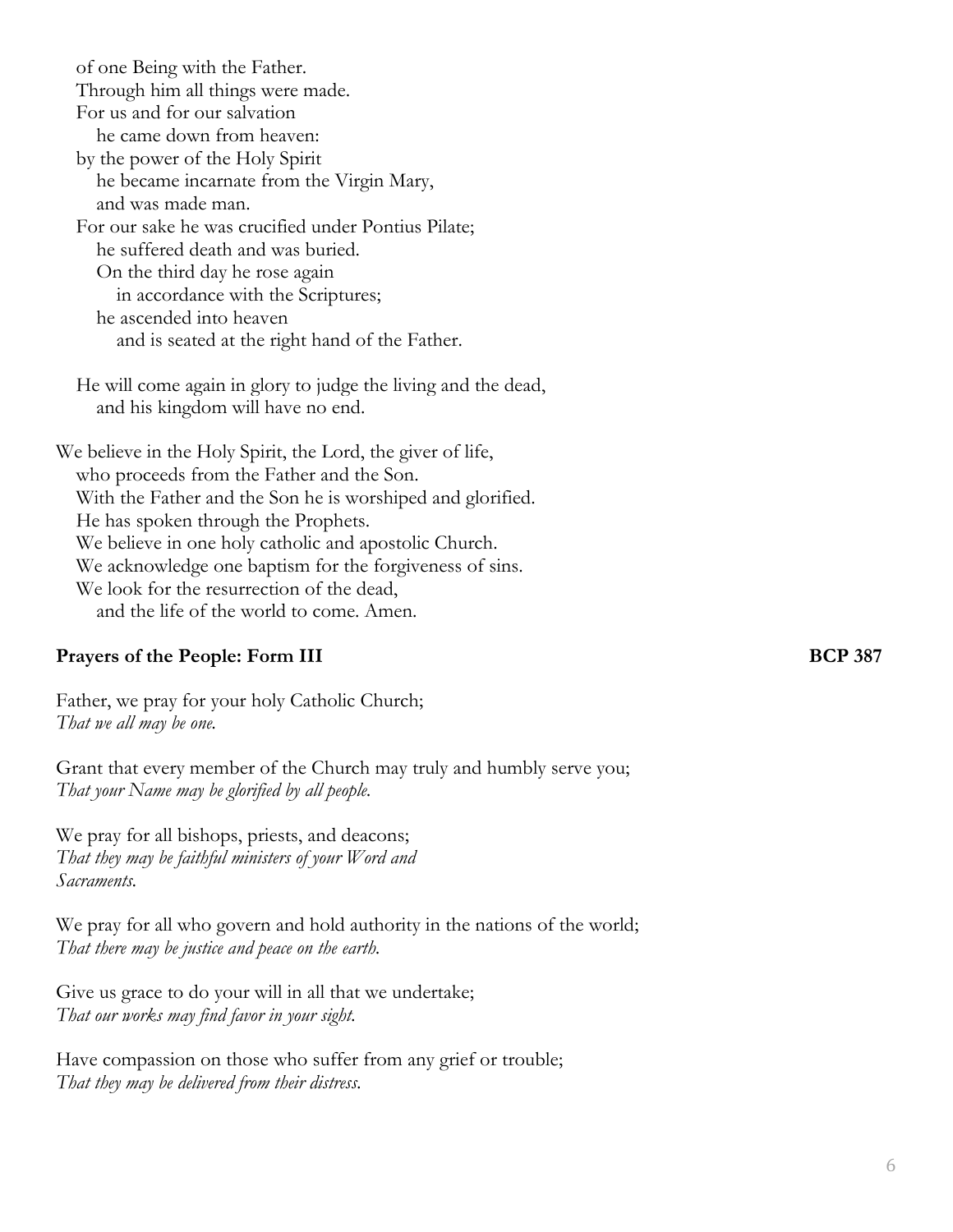Give to the departed eternal rest. *Let light perpetual shine upon them.*

We praise you for your saints who have entered into joy; *May we also come to share in your heavenly kingdom.*

For the special needs and concerns of our congregation, and especially for:

| Theodore | oraine - | $\overline{\text{Lucv}}$ | Kathleen | Ioan  | Martha |
|----------|----------|--------------------------|----------|-------|--------|
| Dhara    | Edith    | larol                    | Wes      | lean  | lames  |
| Lorraine | Pinky    | Kathrvn                  | Susan    | Laura | lav    |

For those celebrating the anniversary of their birth this week: Roman Aelish, Heather Dietz, Ryan Welsh, Lexie Hain, Matthew Henry.

# **The Lord's Prayer**

**Hymn O sacred head (**Herzlich tut mich verlangen**) Hymnal # 168**

**Peace**

**Dismissal**

**Postlude** *O Haupt voll Blut und Wunden* (O sacred head sore wounded) - Dietrich Buxtehude (1637-1707)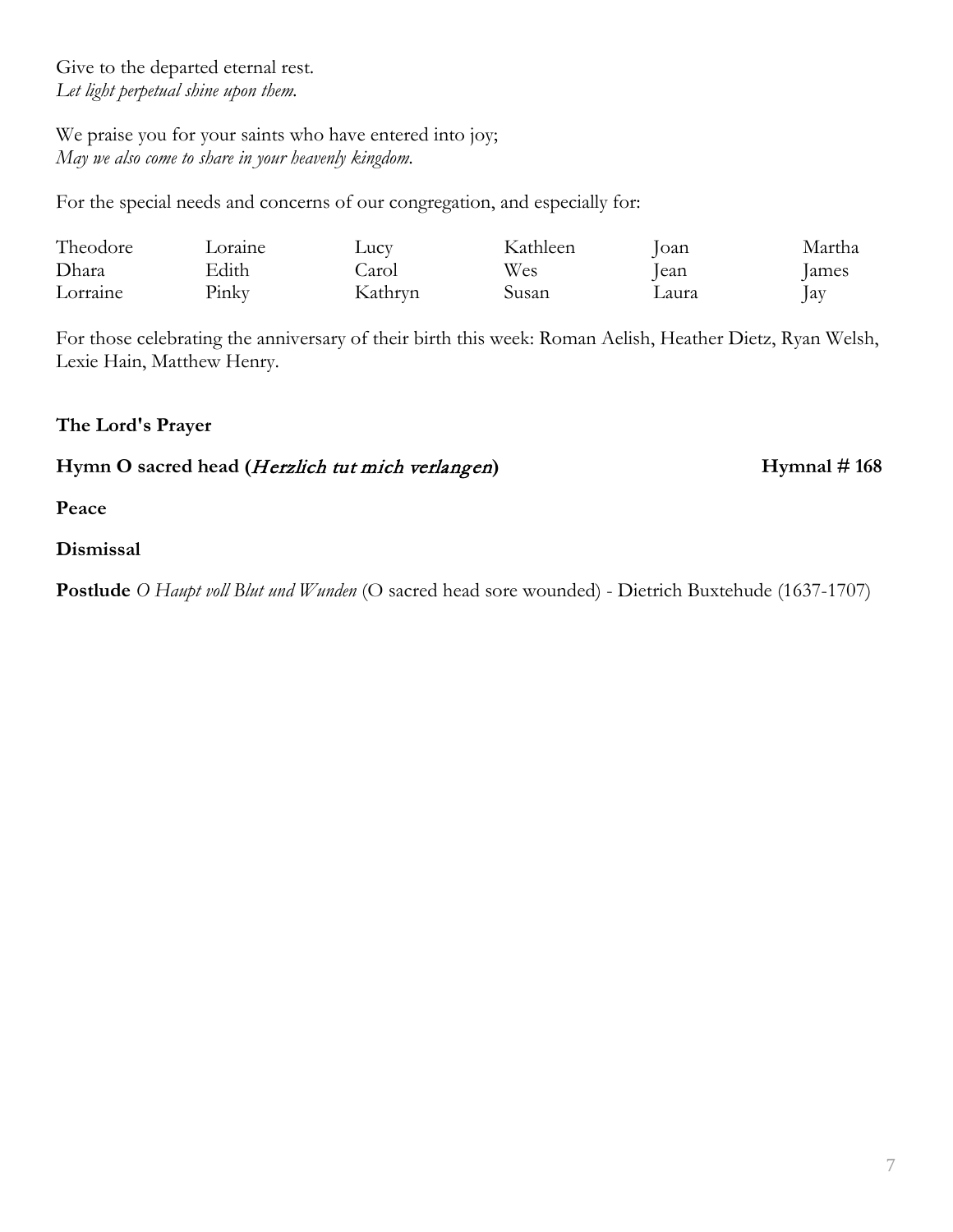

The stanzas may be sung by choir alone or alternately by contrasted groups; all sing the refrain. Words: Theodulph of Orleans (d. 821); tr. John Mason Neale (1818-1866), alt. Music: Valet will ich dir geben, melody Melchior Teschner (1584-1635), alt.; harm. Wiliam Henry Monk (1823-1889)

The Hymnal 1982, Copyright © 1985 by The Church Pension Fund. Used by permission. OneLicense # A-724223. All rights reserved.

76. 76. D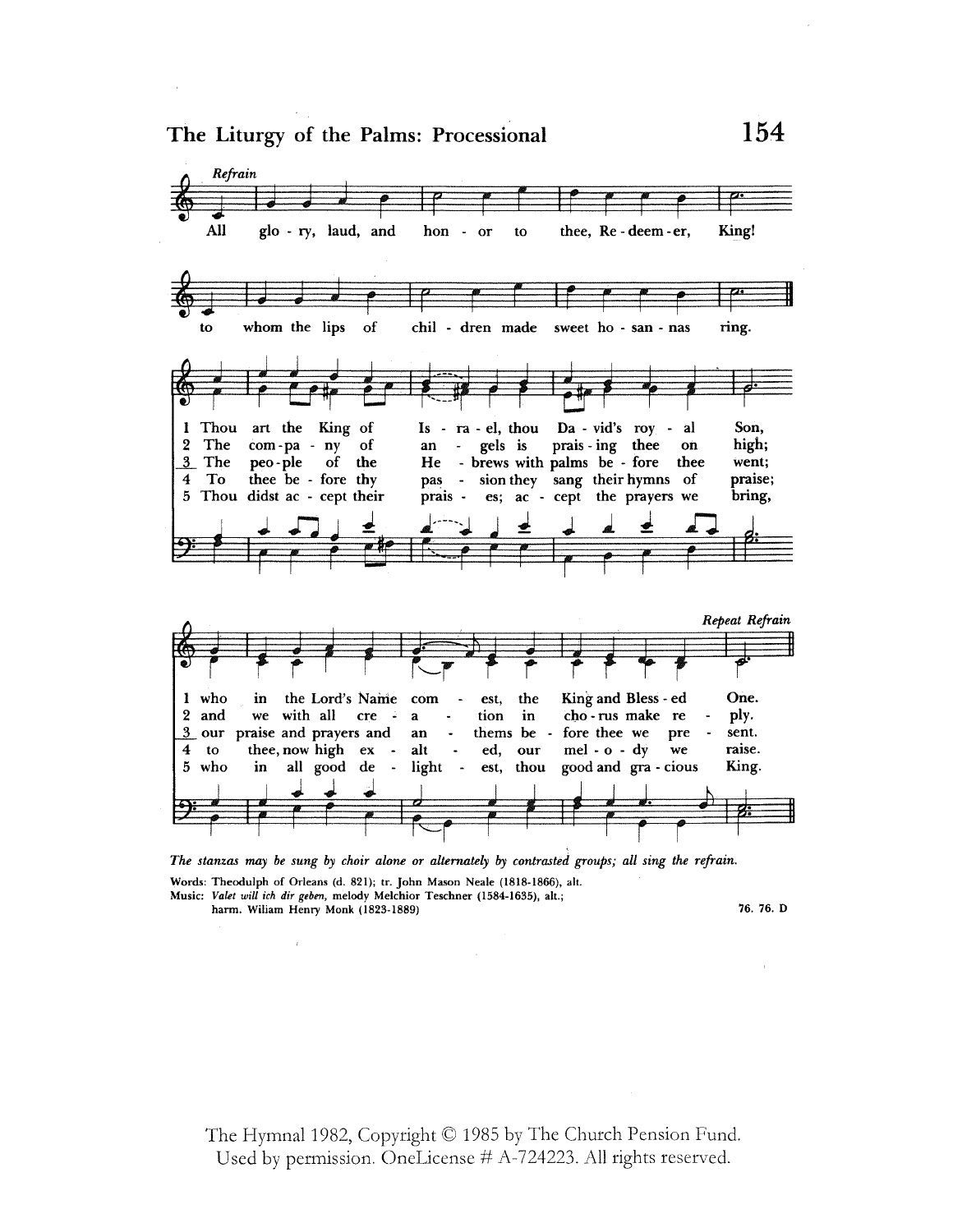**Holy Week** 

 $\sim$ 



Music: Petra, Richard Redhead (1820-1901)

 $\bar{r}$ 

77. 77. 77

The Hymnal 1982, Copyright © 1985 by The Church Pension Fund. Used by permission. OneLicense # A-724223. All rights reserved.

171

 $\hat{r}$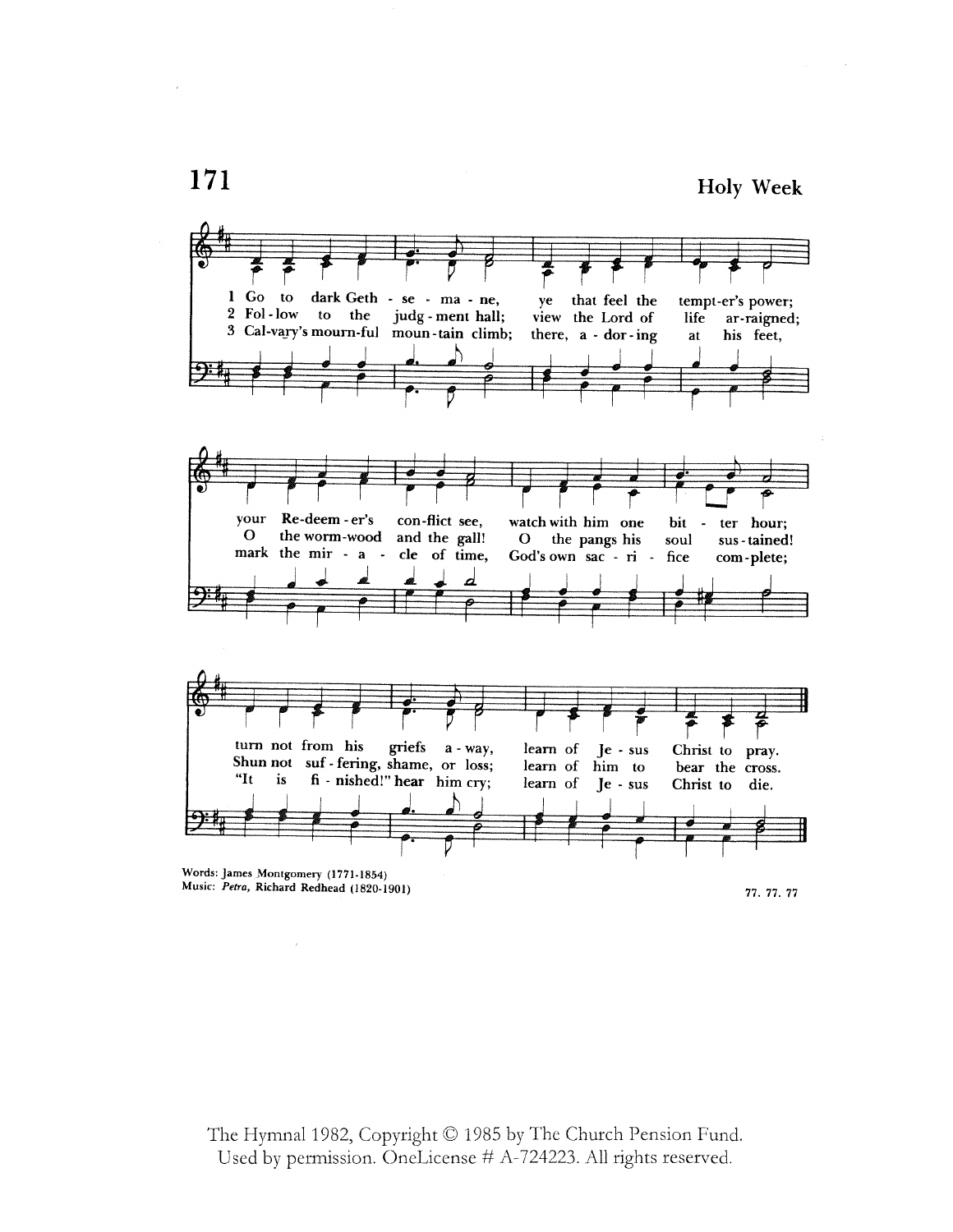







Words: Paul Gerhardt (1607-1676); sts. 1-3 and 5, tr. Robert Seymour Bridges (1844-1930); st. 4, tr. James Waddell Alexander (1804-1859), alt.

Music: Herzlich tut mich verlangen [Passion Chorale], Hans Leo Hassler (1564-1612); adapt. and harm. Johann Sebastian Bach (1685-1750)